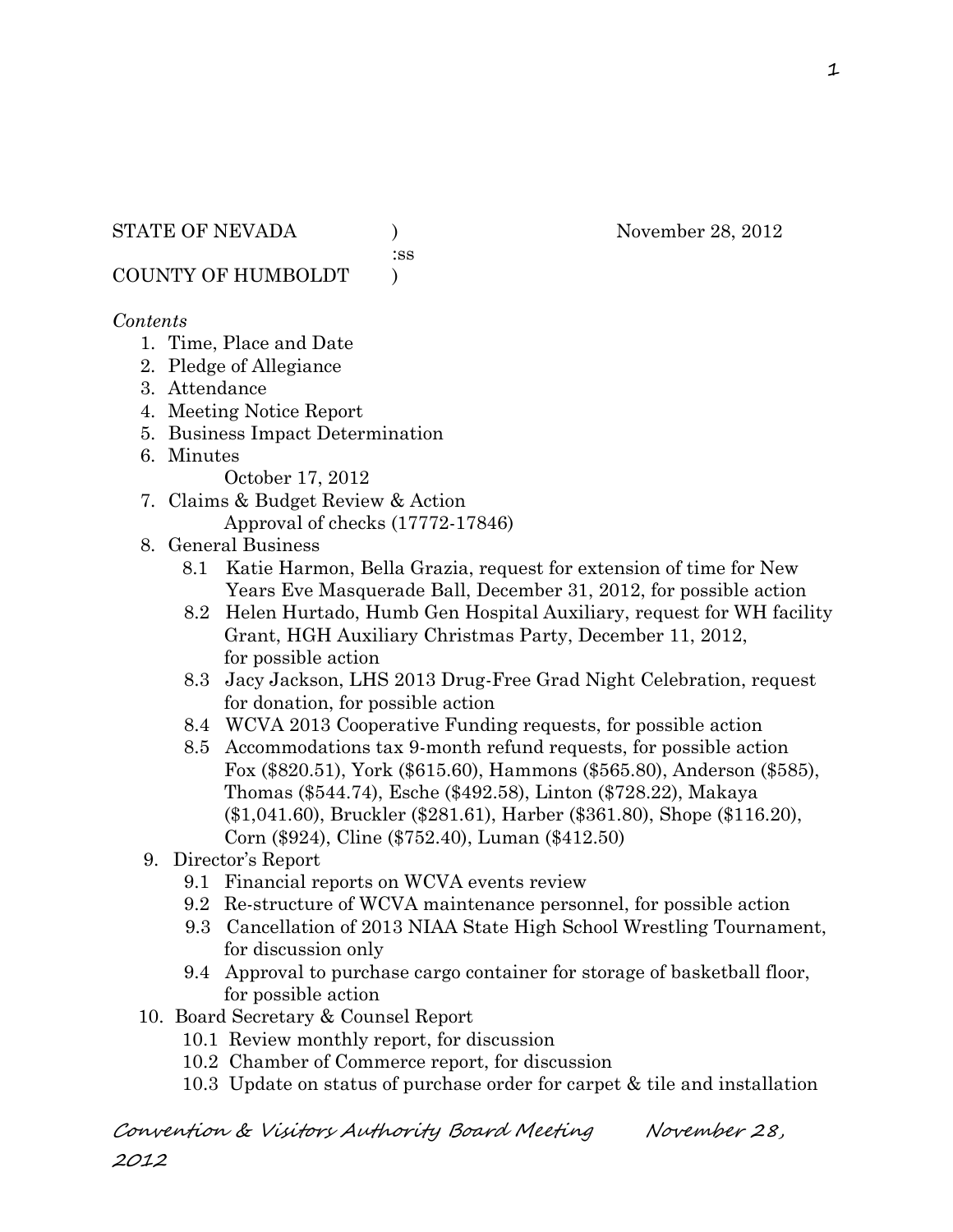contract with S. I. Legacy Floor Finishing, for discussion

- 10.4 Update on East Hall Electronic Marquee & Awning Project, review draft bid request forms, for discussion and possible action
- 10.5 Review Counsel's rep letter for 2011-2012 audit, for discussion and possible action
- 10.6 Final report on 2012 Run-A-Mucca lottery and application for 2013 lottery, resolution designating charitable purposes to which proceeds of 2012 lottery were placed and to which proceeds of 2013 lottery will be placed, for discussion and possible action
- 10.7 Notice to property owner that the WCVA is not renewing Porcupine Creek billboard site lease, for discussion and possible action
- 10.8 Winnemucca Regional Raceway Association authorize Chairman to sign Lienholder's Release on water truck now that loan has been repaid in full, for possible action
- 11. Board Administrator
	- 11.1 October Financial reports
	- 11.2 Options to diversify cash investments, for possible action
	- 11.3 Status of room tax audits, for possible action
- 12. Other Reports
- 13. Next Meeting Date
- 14. Adjournment

# **MINUTES, NOVEMBER 28, 2012**

- **1. Time, Place and Date.** The Winnemucca Convention and Visitors Authority met in regular session in full conformity with the law at the Winnemucca Convention Center, West Hall, Winnemucca, Nevada at 4:00 pm on Wednesday, November 28, 2012 with Chairman Terry Boyle presiding.
- **2. Pledge of Allegiance.**
- **3. Attendance.** *Convention and Visitors Authority Board Officials Present:*

| Chairman and Hotel Representative         |
|-------------------------------------------|
| Vice Chairman and Business Representative |
| Treasurer and Motel Representative        |
| City Representative                       |
| County Representative                     |
| Secretary and Counsel                     |
|                                           |

*Convention and Visitors Authority Board Officials Absent:* Kendall Swensen Board Administrator

*Staff Members Present:* Kim Petersen Director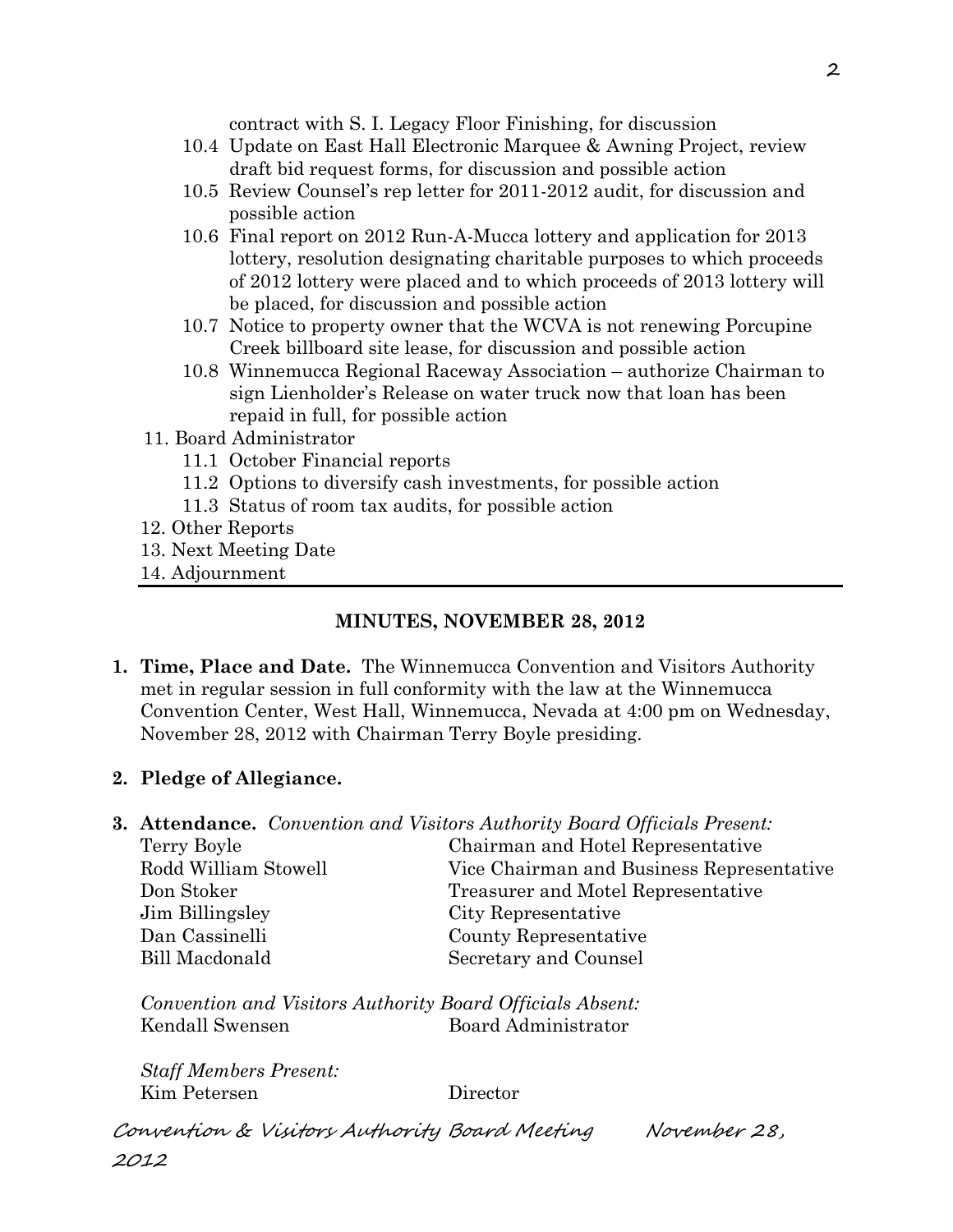Shelly Noble Administrative Clerk

*Staff Members Absent:* None

| <b>Others Present:</b> |                               |
|------------------------|-------------------------------|
| Raven Black            | 2013 LHS Drug-Free Grad Party |
| Jacy Jackson           | 2013 LHS Drug-Free Grad Party |
| <b>Brock Uhlig</b>     | Bella Grazia                  |
| Janele Uhlig           | Bella Grazia                  |
| Kathy Brumm            | 2013 LHS Drug-Free Grad Party |
| Helen Hurtado          | <b>HGH</b> Auxiliary          |
| Carol Whitten          | <b>HGH</b> Auxiliary          |
| Dee Holzel             | Silver Pinyon Journal         |

#### **4. Meeting Notice Report.**

Chairman Boyle reported that notice, including meeting agenda, was posted by Shelly Noble by 9:00 am Wednesday, November 21, 2012 at Humboldt County Library, Court House, Post Office, City Hall and Convention Center West Hall. No persons have requested mailed notice during the past six months.

**5. Business Impact Determination.** After review of the November 28, 2012 agenda, *Don Stoker made a motion that no proposed agenda item is likely to impose a direct and significant economic burden on a business or directly restrict formation, operation, or expansion of a business. The motion carried, 4-0. Jim Billingsley abstained since he had not yet been sworn in to this board.* 

At the last Winnemucca City Council meeting Jim Billingsley was appointed as the City Rep to the Winnemucca Convention & Visitors Authority Board. WCVA Secretary and Counsel, Bill Macdonald, swore Mr. Billingsley in as an official member of this board and he signed his oath for notarizing, recording and filing with the County Clerk.

#### **6. Minutes.**

Prior meeting minutes of October 17, 2012.

*Rodd William Stowell made a motion to accept the minutes of the October 17, 2012 meeting. Motion carried, 3-0. Dan Cassinelli and Jim Billingsley abstained because they did not attend this meeting.* 

**7. Claims.** The following claims were submitted for payment and approved on November 28, 2012:

BANK ACCOUNT CHECK NUMBERS AMOUNT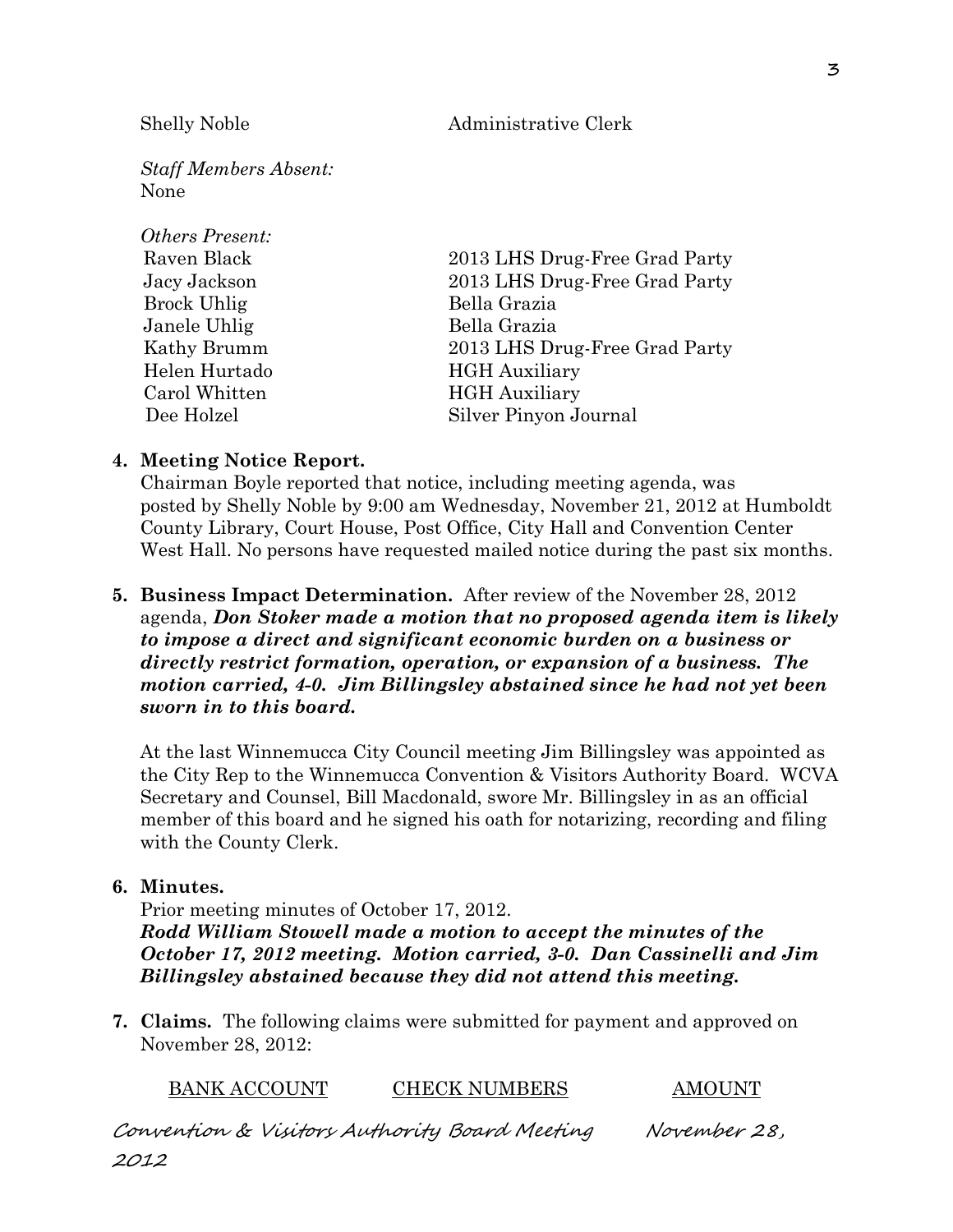Nevada State Bank 17772-17846 \$170,406.18

*Don Stoker made a motion to approve all claims as submitted. The motion carried, 4-0. Jim Billingsley abstained since he did not have the claim information to review before the meeting.*

## **8. General Business.**

### **8.1 Katie Harmon, Bella Grazia, request for extension of time for New Years Eve Masquerade Ball, December 31, 2012, for possible action**

Jamie Uhlig is here representing Bella Grazia. They are sponsoring this event in the East Hall. It does not start until 8:30 pm and would like to keep the event going until 2:30 am. *Don Stoker made a motion approving the extension of time for the Bella Grazia New Years Eve Masquerade Ball, December 31, 2012. The music must stop by 2:30 am and the building vacated by 3:00 am on January 1, 2013. Motion carried unanimously, 5-0.* 

# **8.2 Helen Hurtado, Humb Gen Hospital Auxiliary, request for WH facility grant, HGH Auxiliary Christmas Party, December 11, 2012, for possible action**

The HGH Auxiliary is, once again, requesting a facility grant for their party on December 11, 2012. They made this same request last year and it was denied since this board did not want to set a precedent in granting these requests for Christmas parties. The board again expressed these concerns and denied the request.

# **8.3 Jacy Jackson, LHS 2013 Drug-Free Grad Night Celebration, request for donation, for possible action**

Each year this committee, made up of parents of Lowry graduating seniors, makes this request for a donation. Funds are used for games, prizes for the students and other expenses of the event. It is an excellent event that is a highlight of graduation festivities. The past two years WCVA has donated \$3,500. *Don Stoker made a motion authorizing a donation of \$3,500 to the 2013 Lowry Drug-Free Grad Night Celebration. Motion carried unanimously, 5-0.* 

# **8.4 WCVA 2013 Cooperative Funding requests, for possible action**

The binder that each board member has includes all of the completed request forms that we received. Many of our annual events have not returned their forms. As in the past, this board will look at these requests as they come in. Most of the requests, and Kim's recommended funding, are in line with past requests. *Dan Cassinelli made a motion approving the preliminary*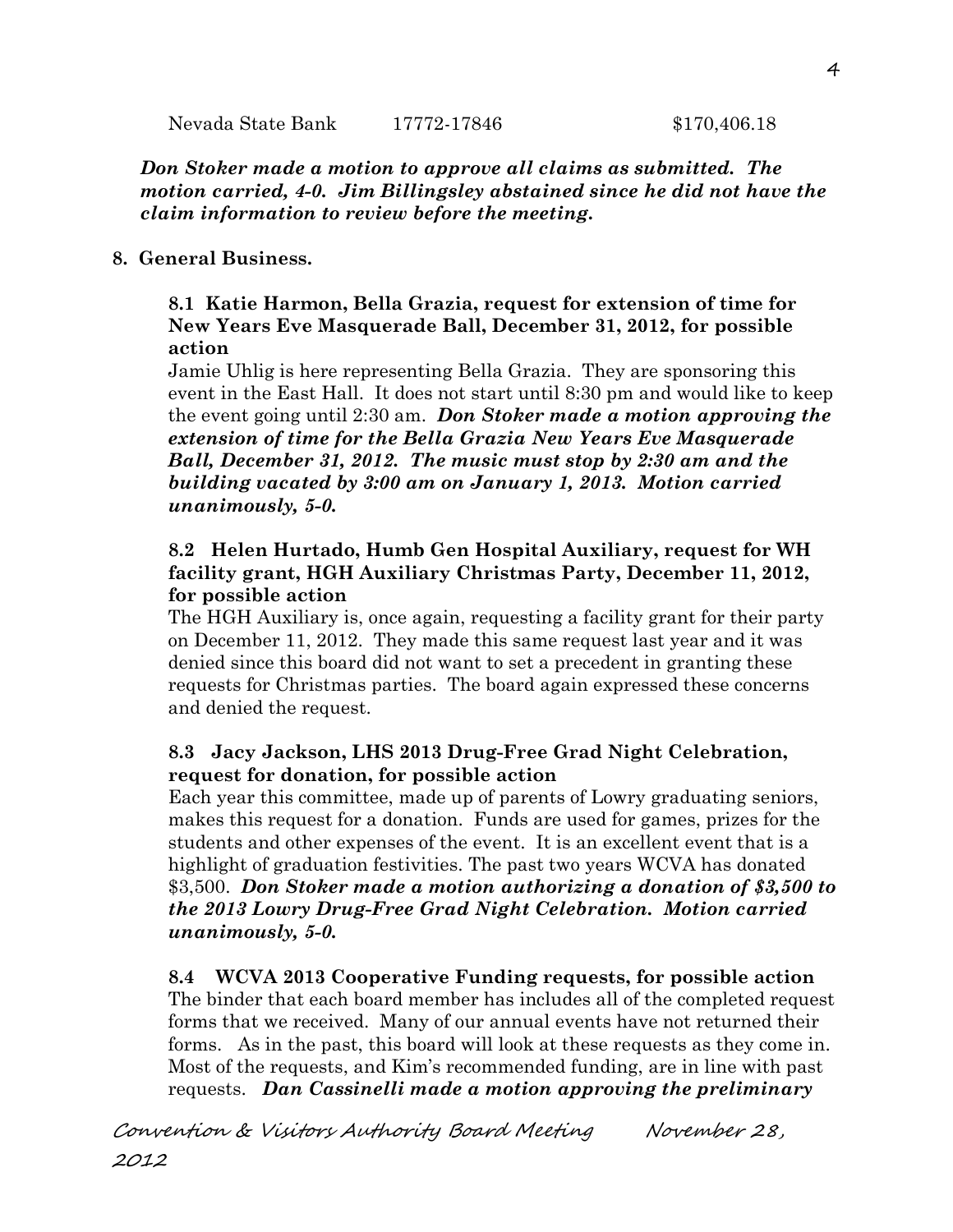*2013 WCVA Cooperative Funding requests presented tonight as recommended by Director Petersen. Motion carried unanimously, 5-0.*  We still must receive event information from some of these event producers before the funds will be released.

**8.9 Accommodations tax 9-month refund requests, for possible action, Fox (\$820.51), York (\$615.60), Hammons (\$565.80), Anderson (\$585), Thomas (\$544.74), Esche (\$492.58), Linton (\$728.22), Makaya (\$1,041.60), Bruckler (\$281.61), Harber (\$361.80), Shope (\$416.20), Corn (\$924), Cline (\$752.40), Luman (\$412.50). These refunds total \$8,542.08.**

*Terry Boyle made a motion to approve the accommodation tax 9-month refund requests for George Fox (\$820.51), David York (\$615.60), Rocky Hammons (\$565.80), Roger Anderson (\$585), Allen Thomas (\$544.74), Troy Esche (\$492.58), Jim Linton (\$728.22), Adelino Makaya (\$1,041.60), Michael Bruckler (\$281.61), Micheal Harber (\$361.80), Tony Shope (\$416.20), Robert Corn (\$924), James Cline (\$752.40), Tony Luman (\$412.50. Motion carried unanimously, 5-0.*

#### **9. Director's Report.**

#### **9.1 Financial reports on WCVA events**

Bank reconciliations for the Tri-County Fair and Ranch Hand Rodeo were included in the board packets for review.

#### **9.2 Re-structure of WCVA maintenance personnel, for possible action**

We are down to two maintenance personnel at the Convention Center. Before replacing the third position, Kim wanted to talk to this board about re-classifying this position to a working lead-man position. This person would need to have some mechanical knowledge, would be responsible for assigning duties to our maintenance personnel and would work with Brenda on the maintenance work schedules. This is a new position so Kim has written a letter to Bill Deist and is working with the county to prepare a job description and must work within the county wage matrix. The salary would be above most of the existing Convention Center staff, which may or may not be an issue. Once it is posted, any of the Convention Center staff members would be eligible to apply. With the increasing use of the buildings, Kim hopes this will take some of the load off of Brenda and present a clearer chain of command and more efficient use of the personnel we have. Board members agreed that this sounded like something they would like Kim to pursue. He will keep them apprised of the process.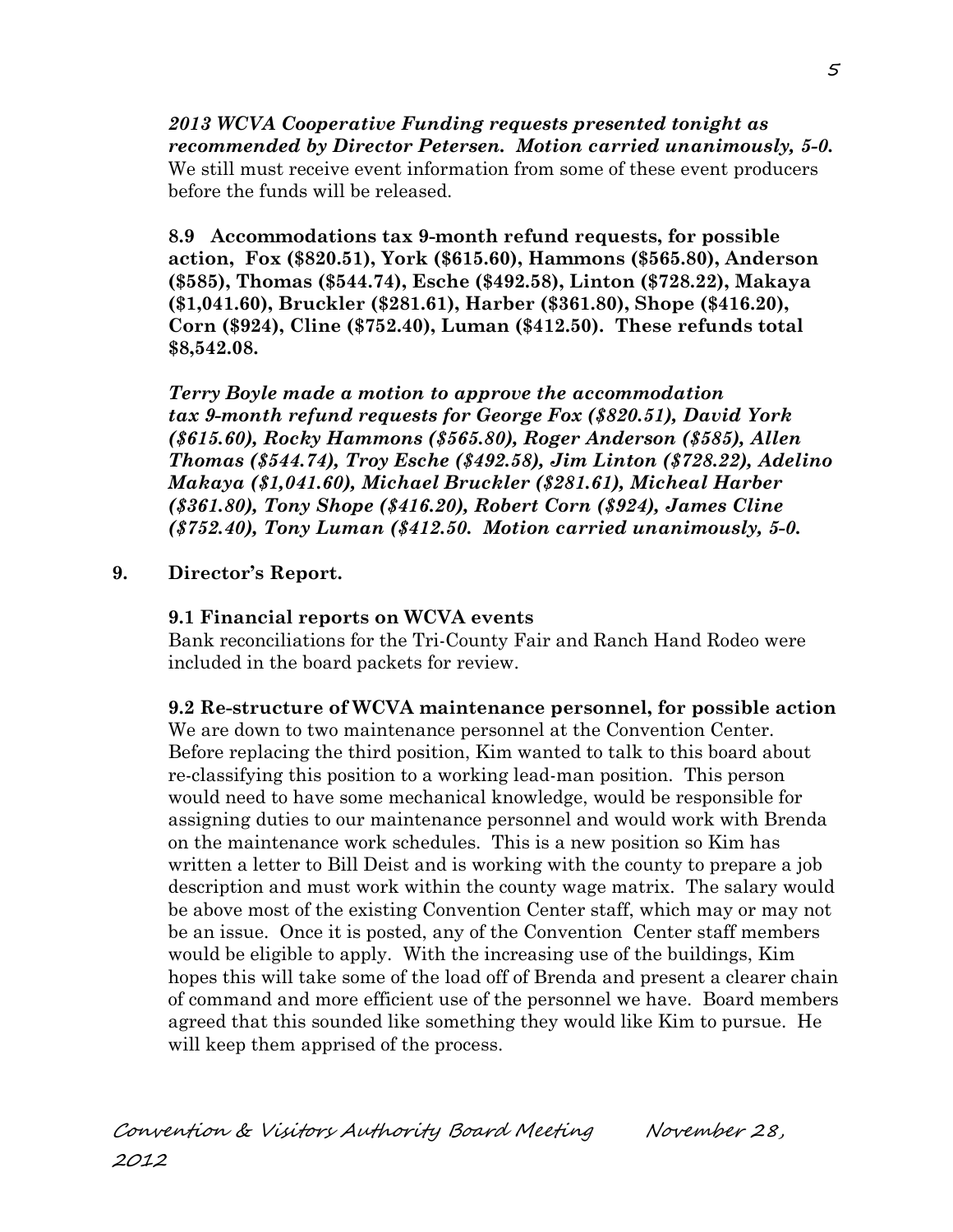# **9.3 Cancellation of 2013 NIAA State High School Wrestling Tournament, for discussion only**

This month's board packets included a copy of a letter written by NIAA Executive Director, Eddie Bonine announcing the change of venue for this year's high school state wrestling tournament from Winnemucca to Reno. This is due to the limited amount of motel rooms available here at this time. It has become apparent that with the influx of construction and mining personnel there are not enough rooms available for participants and their families. This does not take Winnemucca out of the rotation to host a future state event. Our next date to host this tournament is in 2015.

# **9.4 Approval to purchase cargo container for basketball floor, for possible action**

After placing this item on the agenda, Kim discovered that these containers will not work for the floor. They are not wide enough to accommodate the width of the stacks of floor squares. After some discussion, board members directed Kim to research a more permanent solution to storing this floor. One suggestion was to add a storage room on the Event Center addition that is under discussion. The heat and cold could be controlled and the floor would not have to be transported from outside the building when it's needed, which is the case now.

# **10. Secretary and Counsel, Monthly report.**

**10.1 Review monthly report, for discussion** No report.

# **10.2 Chamber of Commerce report, for discussion**

This was included in Bill's report.

**10.3 Update on status of purchase order for carpet & tile and installation contract with S. I. Legacy Floor Finishing, for discussion** The East Hall carpet is at the factory in Georgia and is scheduled to be shipped in the next week or so. Kim is working with S.I. Finishing to schedule removal of existing coverings, repairs found necessary during removal, and installation.

# **10.4 Update on East Hall Marquee and Awning Project, review draft bid request forms, for discussion and possible action**

Kim is still working with YESCO to get design drawings for this project. There will be no charge for this work unless YESCO is not the successful bidder once the process is complete. If that were to happen, WCVA would pay \$300 for these plans. Draft bid request forms were not ready for review.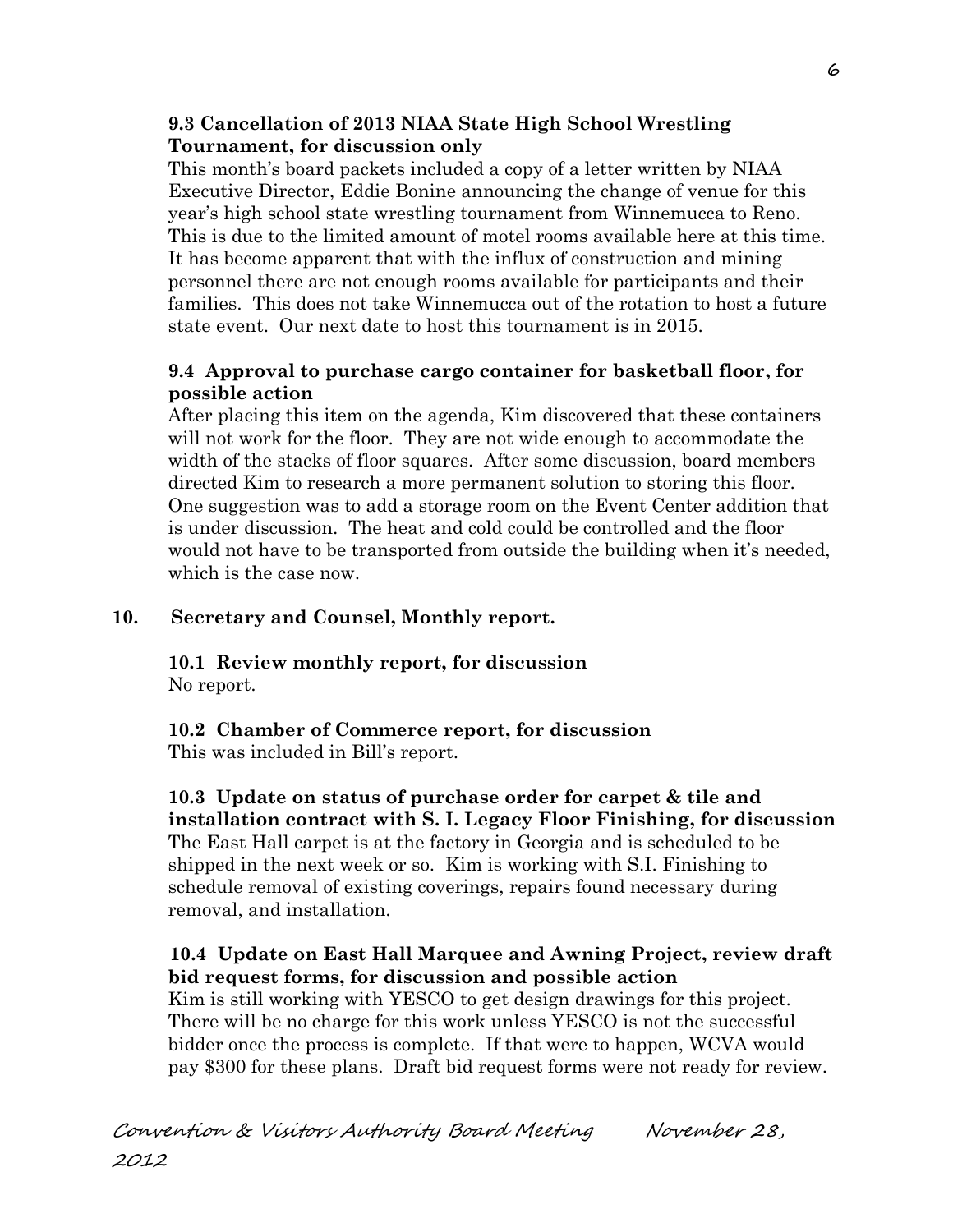#### **10.5 Review Counsel's rep letter for 2011-2012 audit, for discussion & possible action**

 In order to complete our 2011-2012 audit, Bill is requesting anyone with knowledge of any lawsuits, or potential lawsuits, claims, or liabilities that WCVA would be involved in to report this information to him.

## **10.6 Final report on 2012 Run-A-Mucca lottery and application for 2013 lottery, resolution designating charitable purposes to which proceeds of 2012 lottery were placed and to which proceeds of 2013 lottery will be places, for discussion and possible action** Proceeds from the 2012 Run-A-Mucca motorcycle raffle were allocated to support Lowry High School Drug-Free Graduation Celebration and support of youth and high school athletics in the form of rental fees paid to the Winnemucca Events Complex by WCVA. Bill has applied for our 2013 lottery and expects to hear back soon from Nevada Gaming Control Board. He proposed that the 2013 proceeds be designated to these same events and has prepared a resolution reflecting this. *Rodd William Stowell made a motion to adopt the resolution prepared by Bill Macdonald outlining how the Run-A-Mucca motorcycle raffle proceeds were allocated for the 2012 lottery and also identifying the allocation of the 2013 Run-A-Mucca motorcycle raffle proceeds. Motion carried unanimously, 5-0.*

**10.7 Notice to property owner that WCVA is not renewing Porcupine Creek billboard site lease, for discussion and possible action** This is the billboard on Highway 95 at Denio Junction that has been discussed. This board voted to remove it from this site completely due to its dilapidated condition. We have no formal, written agreement with the landowner. We have paid a nominal annual fee for the use of his property. Bill is asking for formal action authorizing the Chairman and Secretary to sign a letter notifying the property owner of our desire to terminate our agreement. *Don Stoker made a motion authorizing Chairman Terry Boyle to sign a letter, to be prepared by Counsel Bill Macdonald, terminating our billboard site lease at Porcupine Creek. Motion carried unanimously, 5-0.* 

# **10.8 Winnemucca Regional Raceway Association – authorize Chairman to sign Lienholder's Release on water truck now that loan has been repaid in full, for possible action**

Bill has the title for this water truck in his safe deposit box and would like this board to authorize Terry to sign this release so that he can get it to them. *Jim Billingsley made a motion authorizing Chairman Terry Boyle to sign a Lienholder's Release on the water truck that was purchased on behalf of the Winnemucca Regional Raceway Association now that they have re-paid their loan to us. Bill will then see that they receive*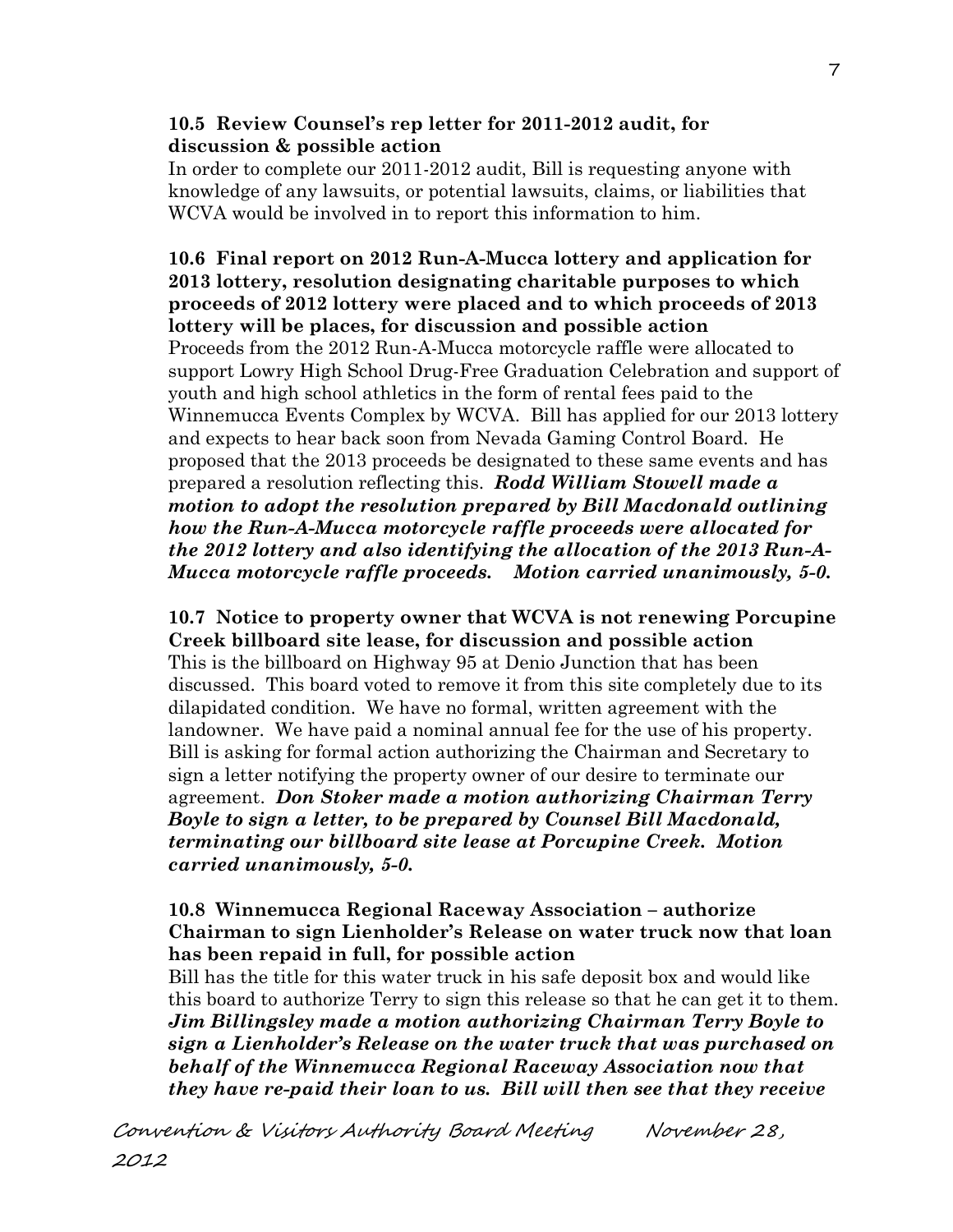# **11. Board Administrator.**

**11.1 October Financial Reports** No report.

**11.2 Options to diversify cash investments, for possible action** No report.

**11.3 Status of room tax audits, for possible action** No report.

### **12. Other Business.**

# **12.1 Basketball floor**

Kim has received two informal quotes for a new basketball floor. The quote for a new floor is approximately \$90,000, for a refurbished floor it is \$60,000. Either floor will be much easier to install than the floor we are currently using. Kim will have a more formal proposal at a future meeting.

#### **12.2 TCF Concert**

Kim is working with the same agency he did last year to secure an entertainer for the 2013 Tri-County Fair concert. Until the contracts are formalized, though, he does not want to release the name of the entertainer.

#### **12.3 WCVA board membership**

The terms of three of our board members expire at the end of this year. They are Rodd William Stowell, Don Stoker and Terry Boyle. Kim encouraged them to write their letters of interest to the County Commissioners so that they can apply for another term.

### **13. Regular Business. Next Meeting. The Board confirmed the next regular meeting date of Wednesday, December 19, 2012, 4:00 pm.**

**14. Adjourn.** *Rodd William Stowell made a motion to adjourn this meeting. Motion carried, 5-0.* The meeting was adjourned at 5:15 pm to the next regular meeting, or to the earlier call of the Chairman or to the call of any three (3) members of the Board on three (3) working days notice.

Respectfully submitted,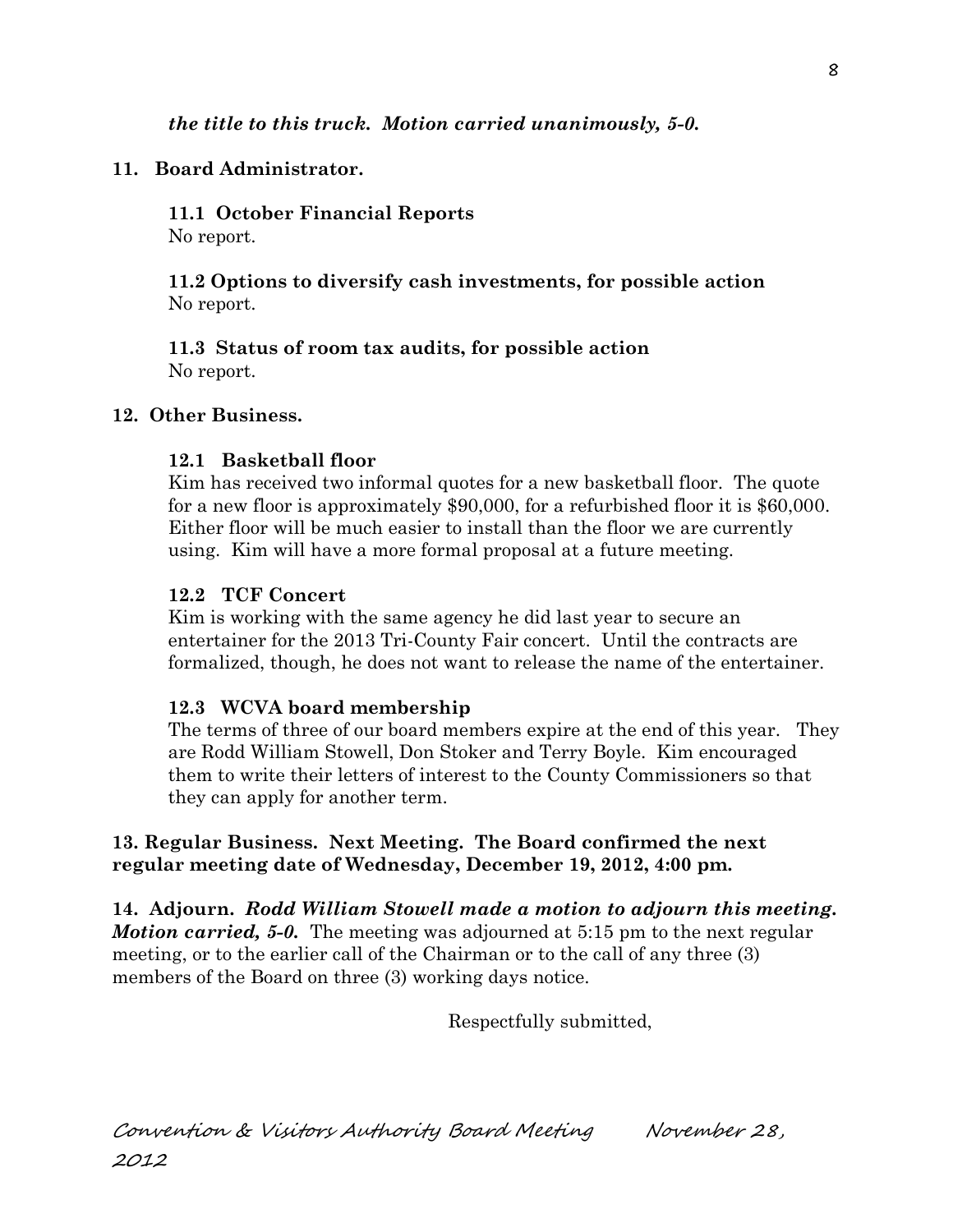Shelly Noble

APPROVED ON \_\_\_\_\_\_\_\_\_\_\_\_\_\_\_\_\_\_\_\_\_\_\_\_\_\_\_\_, 2012

As written\_\_\_\_\_\_\_\_\_\_\_\_\_\_\_

As corrected \_\_\_\_\_\_\_\_\_\_\_\_\_ Winnemucca Convention & Visitors Authority Board

 $\_$  ,  $\_$  ,  $\_$  ,  $\_$  ,  $\_$  ,  $\_$  ,  $\_$  ,  $\_$  ,  $\_$  ,  $\_$  ,  $\_$  ,  $\_$  ,  $\_$  ,  $\_$  ,  $\_$  ,  $\_$  ,  $\_$  ,  $\_$  ,  $\_$  ,  $\_$  ,  $\_$  ,  $\_$  ,  $\_$  ,  $\_$  ,  $\_$  ,  $\_$  ,  $\_$  ,  $\_$  ,  $\_$  ,  $\_$  ,  $\_$  ,  $\_$  ,  $\_$  ,  $\_$  ,  $\_$  ,  $\_$  ,  $\_$  ,

Hotel Representative

TERRY BOYLE RODD WILLIAM STOWELL Chairman and Vice Chairman and Business Representative

\_\_\_\_\_\_\_\_\_\_ \_ \_\_\_\_\_\_\_\_\_\_\_\_\_\_\_ \_\_\_\_\_\_\_\_ \_\_\_\_\_\_\_\_\_\_\_\_\_\_\_\_\_\_ DON STOKER JIM BILLINGSLEY Treasurer and Motel Representative City Representative

\_\_\_\_\_\_\_\_\_\_\_\_\_\_\_\_\_\_\_\_\_\_\_\_\_\_\_\_\_\_\_\_\_

DAN CASSINELLI County Representative

Attest: